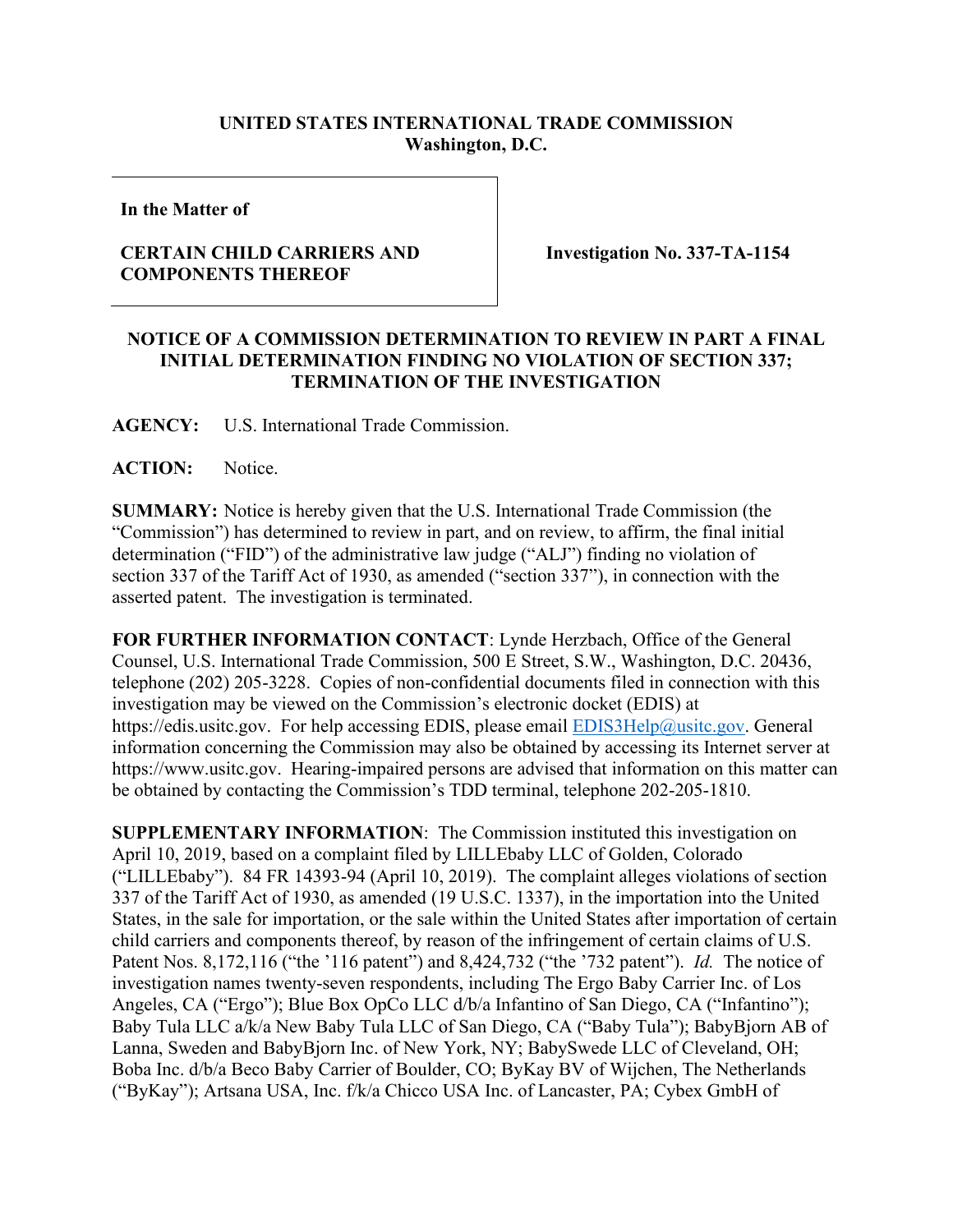Bayreuth, Germany; Columbus Trading Partners USA, Inc. of Boston, MA; Jonobaby Babytragen of Potsdam, Germany ("Jonobaby"); Mountain Buggy USA a/k/a Phil & Teds USA Inc. of Fort Collins, CO; Stokke AS of Alesund, Norway and Stokke LLC of Stamford, CT; Quanzhou Mingrui Bags Co. Ltd. of Quanzhou, China ("Mingrui"); Britax Child Safety, Inc. of Fort Mill, SC; and Wuxi Kangarouse Trading Co. Ltd. Enterprises d/b/a Kangarouse of Wuxi, China; Kokadi GmbH & Co. KG of Munich, Germany; Minimonkey BV of Amsterdam, The Netherlands; Soul US Inc. of Bangalore, India; Isara, Deneris Trade SRL of Floresti, Romania; Lenny Lamb Sp. Zo.o. Sp. K of Warsaw, Poland; L'Echarpe Porte Bonheur, Inc. d/b/a Chimparoo of Boucherville, Canada; Tingtao Sunveno Co., Ltd. of Shandong, China; Jing Jiang Dimarco Packaging & Gifts Co. of Jingjiang Jiangsu, China; and Jiangsu Matrix Textile Co., Ltd. of Jingjiang, Jiangsu, China (collectively, "Defaulting Respondents"). *Id*. The Office of Unfair Import Investigations ("OUII") is also named as a party. *Id*.

The Commission terminated eleven participating respondents from the investigation based upon settlement or consent order. Order No. 12 (May 30, 2019), *not rev'd*, Notice (June 18, 2019); Order No. 17 (July 18, 2019), *not rev'd*, Notice (Aug. 12, 2019); Order No. 18 (July 18, 2019), *not rev'd*, Notice (Aug. 12, 2019); Order No. 21 (Aug. 13, 2019), *not rev'd*, Notice (Sept. 13, 2019); Order No. 22 (Aug. 23, 2019), *not rev'd*, Notice (Sept. 17, 2019); Order No. 23 (Aug. 29, 2019), *not rev'd*, Notice (Sept. 17, 2019); Order No. 25 (Sept. 6, 2019), *not rev'd*, Notice (Oct. 1, 2019); Order No. 33 (Nov. 9, 2019), *not rev'd*, Notice (Dec. 18, 2019). The Commission found ten non-participating Defaulting Respondents in default. Order No. 38 (Dec. 3, 2019), *not rev'd*, Notice (Dec. 20, 2019). For one non-participating respondent, Mingrui, the ALJ denied LILLEbaby's motion to show cause as to why that respondent should not be held in default due to LILLEbaby's failure to show adequate service. Order No. 29 (Oct. 28, 2019).

On January 30, 2020, LILLEbaby filed a motion to terminate respondents Jonobaby and ByKay on the basis of settlement. The subject FID grants the pending motion. *See* FID. The remaining respondents are Baby Tula, Ergo, Infantino (collectively, "Active Respondents"), and Mingrui.

The Commission terminated the '732 patent from the investigation as to all respondents based on LILLEbaby's partial withdrawal of the complaint. Order No. 39 (Dec. 4, 2019), *not rev'd*, Notice (Dec. 20, 2019). The Commission also terminated claims 1, 2, 5-7, 9, 11, 14-16, 19, 20, 23, 24, and 25 of the '116 patent as to all respondents based on LILLEbaby's partial withdrawal of the complaint. Order No. 31 (Nov. 12, 2019), *not rev'd*, Notice (Dec. 10, 2019); Order No. 41 (Dec. 18, 2019), *not rev'd*, Notice (Jan. 16, 2020). Claim 18 of the '116 patent remains at issue.

On November 6, 2019, Active Respondents filed a motion to terminate the investigation for alleged lack of standing by LILLEbaby.

On March 10, 2020, the ALJ issued the subject FID finding no violation of section 337 with respect to the '116 patent. *See* FID. The subject FID denies Active Respondents' motion to terminate for alleged lack of standing. *See id.* at 28. The subject FID also includes the ALJ's recommendations that, if a violation was found, then the Commission should issue a limited exclusion order and cease and desist orders as to Active Respondents.